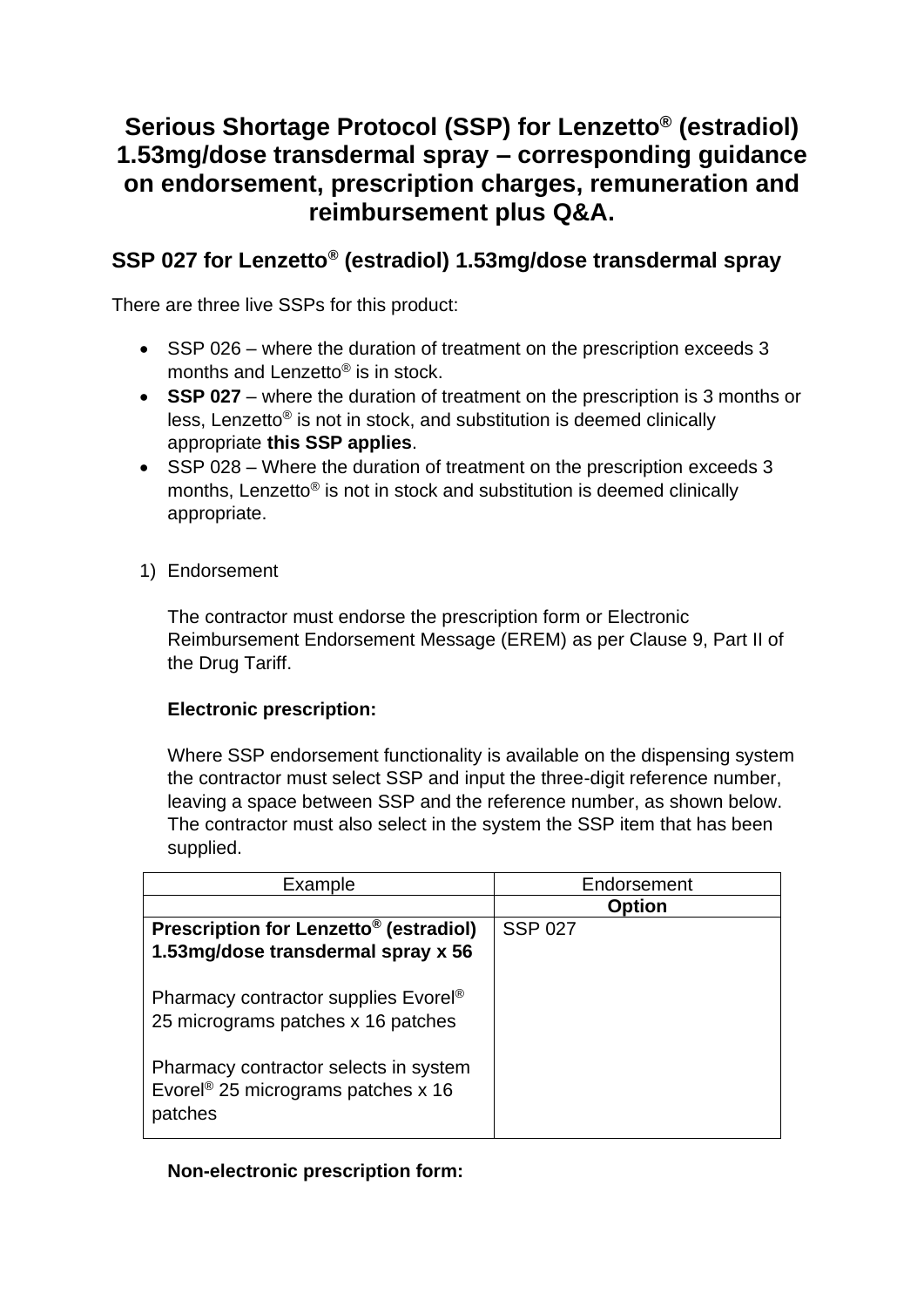| Example                                                                                                                      | Endorsement                                                                               |  |  |
|------------------------------------------------------------------------------------------------------------------------------|-------------------------------------------------------------------------------------------|--|--|
|                                                                                                                              | <b>Option</b>                                                                             |  |  |
| Prescription for Lenzetto <sup>®</sup> (estradiol)                                                                           | <b>SSP 027</b>                                                                            |  |  |
| 1.53mg/dose transdermal spray x 56<br>Pharmacy contractor supplies Evorel <sup>®</sup><br>25 micrograms patches x 16 patches | Pharmacy contractor endorses<br>Evorel <sup>®</sup> 25 micrograms patches<br>x 16 patches |  |  |

#### 2) Prescription charges

Where the quantity prescribed for Lenzetto® (estradiol) 1.53mg/dose transdermal spray is for **less** than three months, pharmacy contractors must take one prescription levy per item prescribed, where supply is in accordance with this SSP 027.

#### 3) Remuneration

Supply in accordance with this SSP 027 will result in the following fees being paid to the contactor:

- One Single Activity Fee (£1.27)
- One SSP fee (£5.35)
- 4) Reimbursement

The supplied product in accordance with this SSP 027 will be reimbursed as if it was dispensed against a prescription. In this instance, contractors will be reimbursed the NHS list price for the quantity supplied and endorsed for the specified products and strengths listed below:

- Evorel<sup>®</sup> patches (25, 50 and 75 micrograms)
- FemSeven<sup>®</sup> patches (50 and 75 micrograms)
- Estraderm MX<sup>®</sup> patches (50 and 75 micrograms)
- Progynova TS® patches (50 micrograms)

The reimbursement price will account for VAT payment.

## **Q&A**

## **Will the SSP apply to cross-border prescriptions?**

Yes. Patients from England, Scotland, Wales or Northern Ireland who present their prescriptions for Lenzetto® (estradiol) 1.53mg/dose transdermal spray are eligible to receive a substituted product under the terms of this SSP 027.

## **Does the SSP apply to private prescriptions?**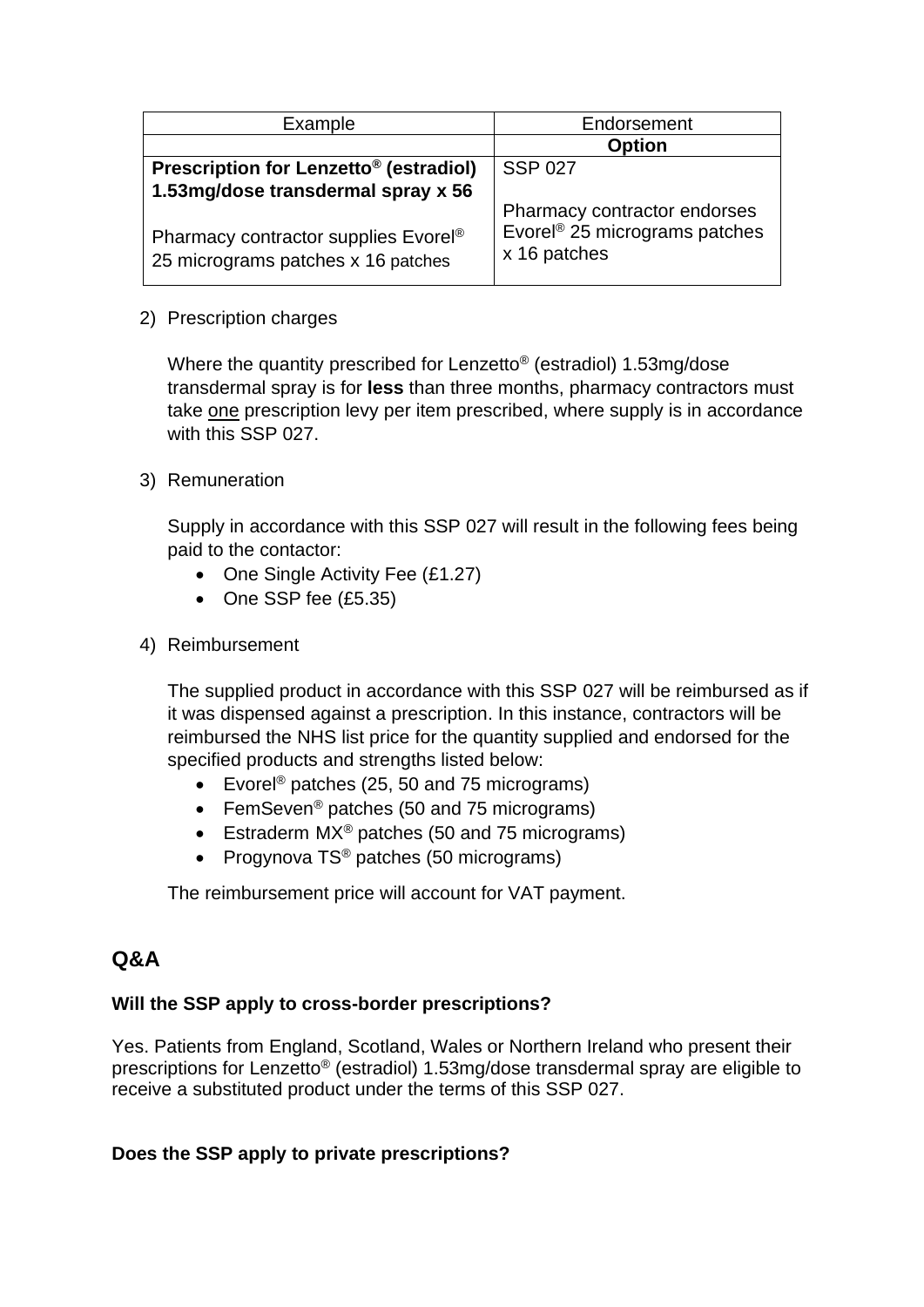Yes. The scope of this SSP 027 applies to valid prescriptions that meets the requirements of the Human Medicine Regulations 2012, so it would cover both NHS and private prescriptions, unless where it stated otherwise on the SSP itself.

#### **Will prescription charges apply under the SSP?**

Yes, for prescriptions with a quantity less than three-months, patients who are not exempt from prescription charges would continue to pay for this as usual.

#### **Can pharmacists use their professional judgement to supply an alternative product to patients?**

Supply in accordance with this SSP 027 only allows supply of specific substitutions up to the duration of treatment prescribed. However, if the pharmacist thinks that an alternative product, other than those specified, would be suitable for the patient they should either contact the prescriber to discuss this (with the patient's consent) or direct the patient back to the prescriber.

#### **How would the pharmacists determine the dosage of Lenzetto® and what should be supplied in accordance with this SSP?**

Where the prescribed dosage of Lenzetto<sup>®</sup> is unclear, the pharmacist will need to discuss with the patient *and* use their professional judgment. When determining what should be supplied in accordance with this SSP 027, please refer to Annex A.

#### **How would pharmacists determine a three-month supply?**

Where it is not clear from the prescription what constitutes a three-month supply, the pharmacist will need to discuss with the patient *and* use their professional judgment.

#### **What should pharmacists supply if the prescription states more than three months' supply should be dispensed?**

If the prescription states that more than three months' supply is to be dispensed, the pharmacist should consider if supply in accordance with either of the following two SSPs would be appropriate:

- SSP 026 (where the duration of treatment on the prescription exceeds 3 months and Lenzetto® is in stock)
- SSP 028 (Where the duration of treatment on the prescription exceeds 3 months, Lenzetto® is not in stock and substitution is deemed clinically appropriate).

#### **Can pharmacists supply more than three months' supply?**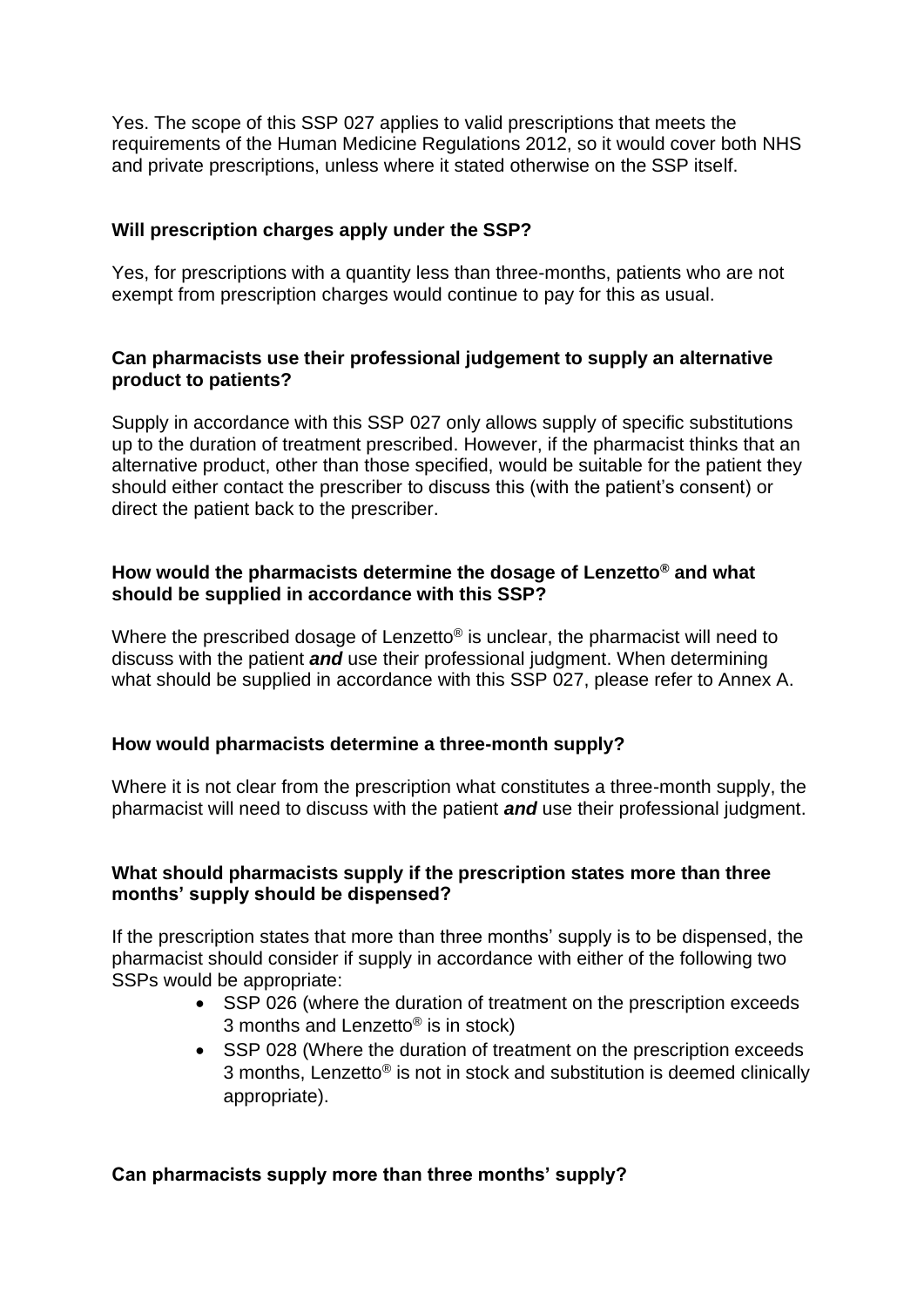No, in accordance with this SSP 027, pharmacists will only be able to dispense the substituted product when the prescribed duration of treatment is three months' or less. Patients should be made aware that under the terms of this SSP 027, the prescription will be deemed complete, and no further supply can be made from the same prescription.

#### **What can a pharmacist do if the patient does not consent to receiving the medicine supplied in accordance with this SSP?**

Where a patient does not consent to receiving a substituted product in accordance with this SSP 027, the pharmacist should use their professional judgement to determine if other SSPs could be applicable.

Pharmacists in England must consider under their NHS terms of service if it is "reasonable and appropriate" to supply in accordance with this SSP 027 or another SSP, such as SSP 026 or SSP 028. If the pharmacist concludes that it is not reasonable or appropriate to supply the medication in accordance with any of the SSPs, the pharmacist must consider if they can dispense the prescription in the usual way 'in a reasonable timescale'. If they can, the ordinary obligation to dispense in accordance with the prescription applies. If they cannot, because the pharmacist has insufficient supply to fulfil the prescribed quantity within a reasonable timescale, the pharmacist may return the prescription, but if they do so, the pharmacist must provide the patient with appropriate advice about going back to the prescriber.

In the event that the pharmacist concludes that it is reasonable and appropriate to dispense in accordance with the SSP, but the patient persists in refusing to accept the option of a substituted product, the pharmacist may advise the patient that they will dispense in accordance with the SSP or not at all, if that is in accordance with their professional judgement.

The patient retains the right to either accept the professional decision of the pharmacist or to ask for their prescription to be returned to them.

## **Does the SSP apply to other Hormone Replacement Therapies?**

No, this SSP 027 only applies to prescriptions for Lenzetto® (estradiol) 1.53mg/dose transdermal spray.

#### **Is there any difference between the substituted products recommended?**

Yes. Pharmacists should be mindful of the different dosing regimens of the substituted products specified under this SSP 027. For example, whether the patches are administered once or twice weekly.

Pharmacists should use their professional judgement to select the appropriate substitution on the basis of the brands available to them.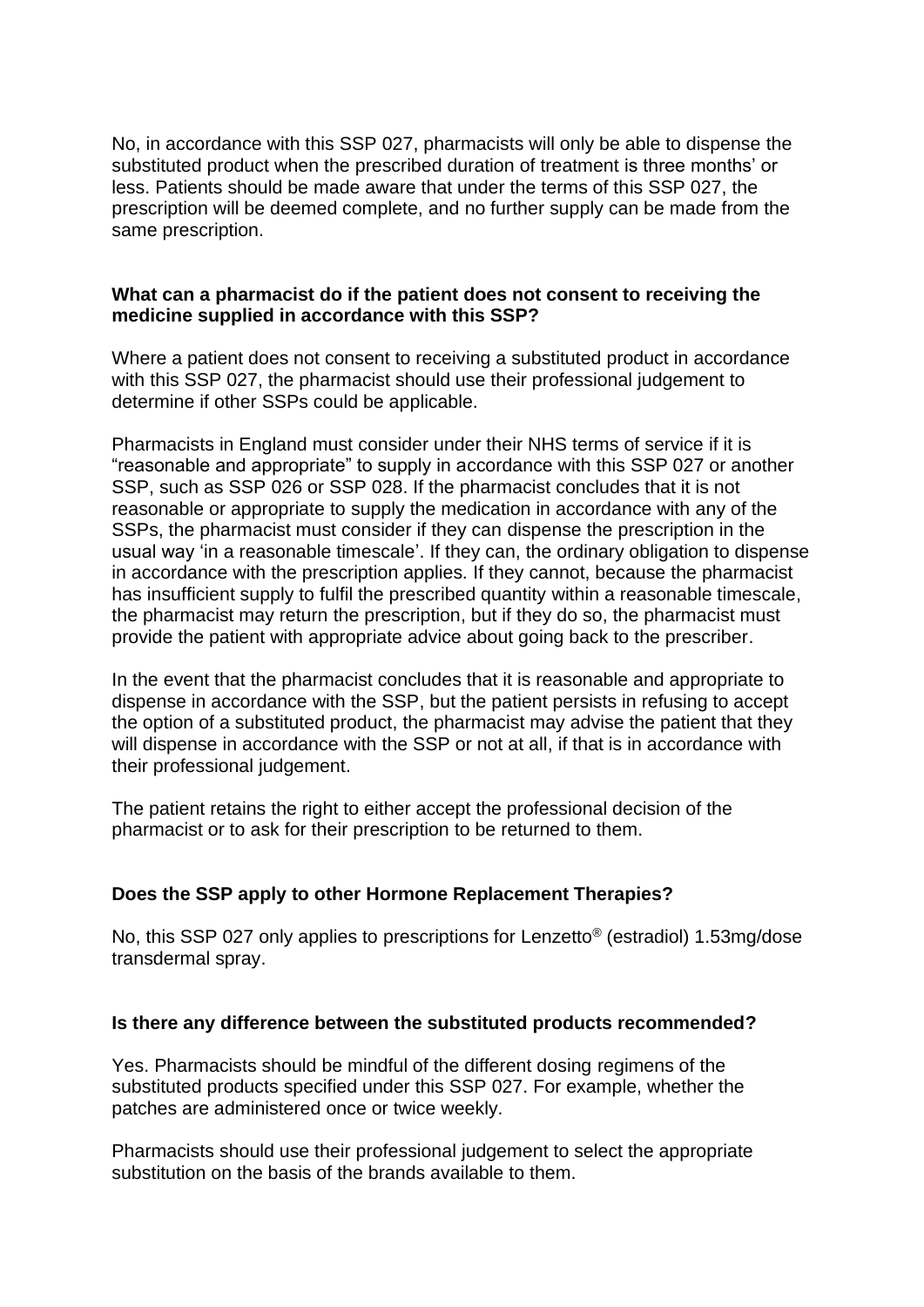## **Does the SSP allow for estradiol brands not listed in Annex A to be substituted?**

No, only the brands and strengths of estradiol patches listed within Annex A can be dispensed in accordance with this SSP 027.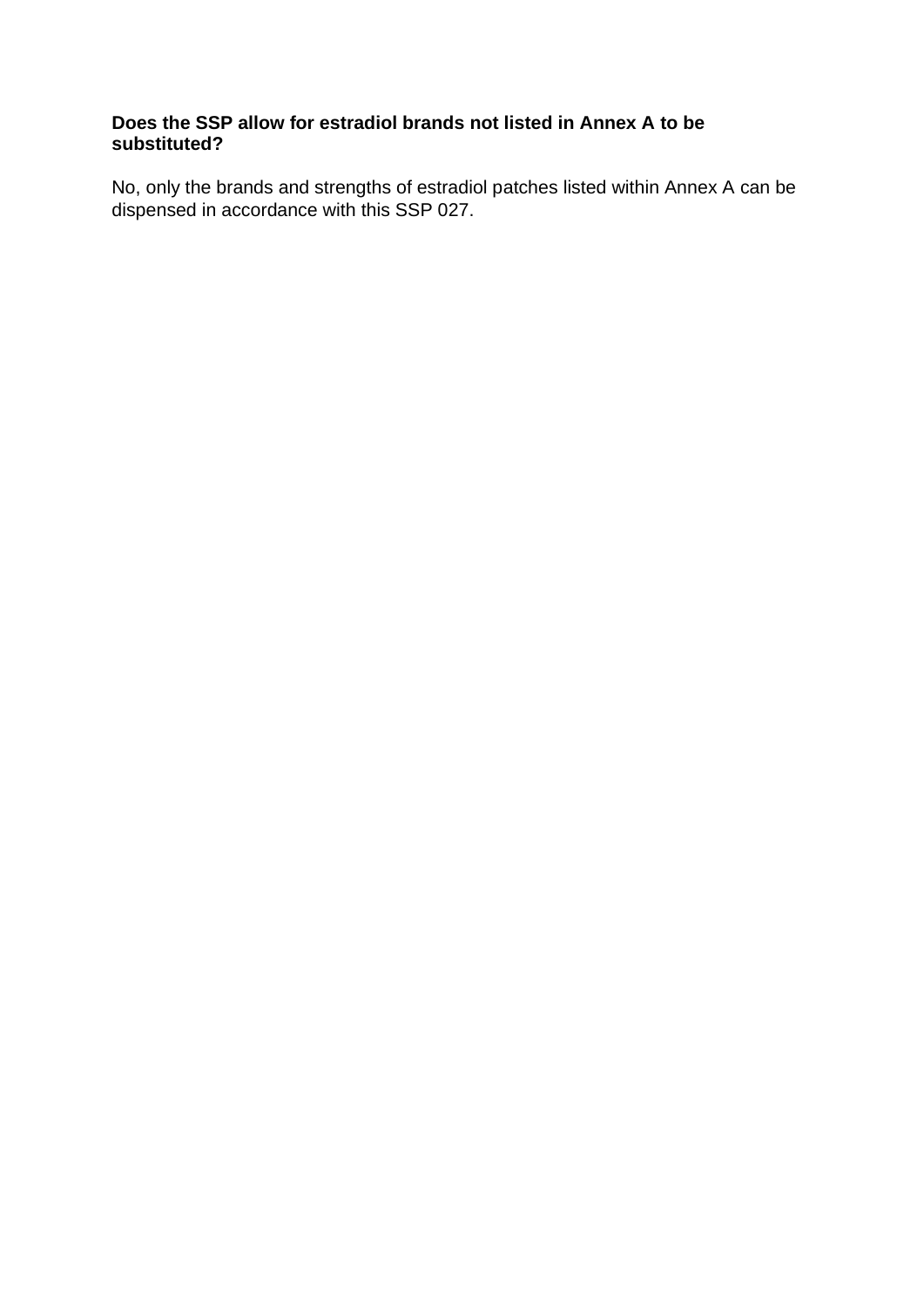**Annex A - Dose conversion of estradiol (Lenzetto®) 1.53mg/dose transdermal spray to estradiol patches including the brands covered by this SSP**

| <b>Current daily</b><br>dosing regime of<br>estradiol<br>(Lenzetto <sup>®</sup> )<br>1.53mg/dose spray | <b>Equivalent dose of</b><br>estradiol patch | <b>Patch options</b>  | <b>Dosing</b>                          | <b>Quantity to supply</b>                                                                                                            | <b>Availability</b>                          |
|--------------------------------------------------------------------------------------------------------|----------------------------------------------|-----------------------|----------------------------------------|--------------------------------------------------------------------------------------------------------------------------------------|----------------------------------------------|
| 1 spray daily                                                                                          | 25 microgram<br>patch                        | Evorel <sup>®</sup>   | Apply one patch<br><b>TWICE WEEKLY</b> | For every 56 dose pack of<br>Lenzetto <sup>®</sup> 1.53mg/dose<br>transdermal spray<br>supply<br>16 x Evorel <sup>®</sup> patches    | Can support a<br>partial uplift in<br>demand |
| 2 sprays daily                                                                                         | 50 microgram<br>patch                        | Progynova TS®         | Apply one patch<br><b>WEEKLY</b>       | For every 56 dose pack of<br>Lenzetto <sup>®</sup> 1.53mg/dose<br>transdermal spray<br>supply<br>4 Progynova TS <sup>®</sup> patches | Can support a<br>partial uplift in<br>demand |
|                                                                                                        |                                              | FemSeven <sup>®</sup> | Apply one patch<br><b>WEEKLY</b>       | For every 56 dose pack of<br>Lenzetto <sup>®</sup> 1.53mg/dose<br>transdermal spray<br>supply<br>4 FemSeven <sup>®</sup> patches     | Can support a<br>partial uplift in<br>demand |
|                                                                                                        |                                              | Evorel <sup>®</sup>   | Apply one patch<br><b>TWICE WEEKLY</b> | For every 56 dose pack of<br>Lenzetto <sup>®</sup> 1.53mg/dose<br>transdermal spray<br>supply<br>8 Evorel <sup>®</sup> patches       | Can support a<br>partial uplift in<br>demand |